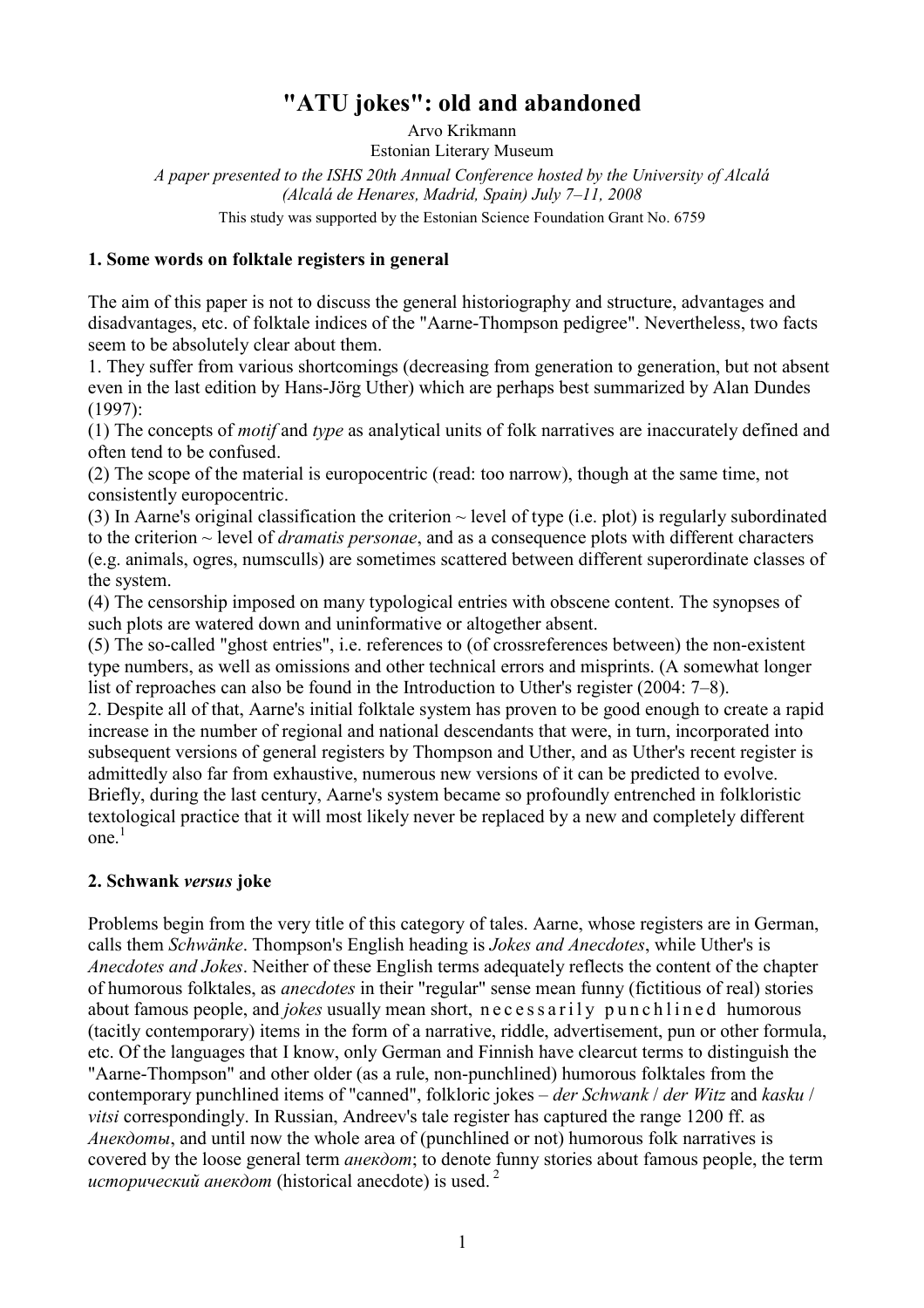Anyone who has had some contact with folk narratives inevitably evolves an intuitive perception of the specificity and differences in that constitute the area 1200 ff. in Aarne-based folktale registers, and those that constitute the repertoire of punchlined jokes. Many outstanding, mainly German, folklorists, have made attempts to explain in what way the genre of Witz differs from the genre of Schwank – see, e.g., Bausinger 1958 and 1967; Neumann 1967; Röhrich 1977; Neumann 1986. Nevertheless, the Schwank has received almost no attention from contemporary leading humour scholars, Elliott Oring (1989 and 1992) being one of a few lucky exceptions in the literature that is available to me. Oring (1992: 81–82), also using the loose term tale (due to absence of more specific English counterpart) for *Schwank*, refers to the distinctive features between *Schwank* and Witz set forth by German folklorists:

 $\star$  a tale (read: Schwank) is on average longer than a joke;

 $\star$  the world of the tale is normal, typical and rational, whereas the world of the joke is abnormal, bizarre and nonsensical;

 $\star$  tales tend to be explicitly didactic, whereas jokes avoid overt moralization;

 $\star$  jokes tend to be told in the present tense, tales in the past;

 $\star$  tales "live" by deeds and events, jokes by possibilities offered by language and speech;

 $\star$  tales are typically multiepisodic and end with a narrative resolution, whereas jokes typically consist of one single episode, and end abruptly with a punchline.

Oring considers most of the listed differences to be relative, or concomitant, if not irrelevant, and continues: "The only distinction that seems critical in distinguishing the joke from the humorous tale is the presence or absence of what is colloquially referred to as a punchline. A joke without a punchline is not a joke. [- - -] In other words, it is the punchline that conditions the other conspicuous features of the joke." (1992: 82)

Having stated that the punchline is the element that makes a joke a joke, Oring proceeds to specify the conditions for a punchline:

 $\star$  it must be located at the absolute end of the joke text, without any moralizing comments to follow;

 $\star$  the text must retain an optimal balance of informativeness / redundancy, as too overt pre-priming of the listener or reader will inevitably destroy the punchline effect;

 $\star$  the resolution as the actually narrated "post-climax" final part of the tale and the resolution, as the output of the listener's or reader's "post-punchline" mental efforts are mutually exclusive: "...the most generally inappropriate response that one can make to a joke is to ask, "And then what happened?" (1992: 86);

 $\star$  though the borderline between punchlined and non-punchlined narratives is not absolute, certain variants of one and the same plot can look punchlined, and the others non-punchlined; and so on.

Having stated that the punchline is the necessary precondition to elicit the feeling of funniness and create a humorous experience, Oring, however, leaves unanswered the question of what permitted a Schwank without a punchline to remain funny and qualify as humorous? to what did punchline-less Schwanks owe their existence, popularity and longevity?

## 3. The main "axiologic categories" of folktales in general and Schwanks in particular

The "Aarne-Thompson folktales" are by and large an axiologically-oriented material. That is, roughly speaking:

1) there is a certain "motivating power" that determines the kind of conflict, course of events and final resolution of the plot;

2) the principal characters of the tale embody a certain axiologically marked feature, due to which they will be punished or rewarded in the final resolution of the story.

Accordingly to the nature of these two constituents, the subgenres of AT-tales can divided to two generic classes: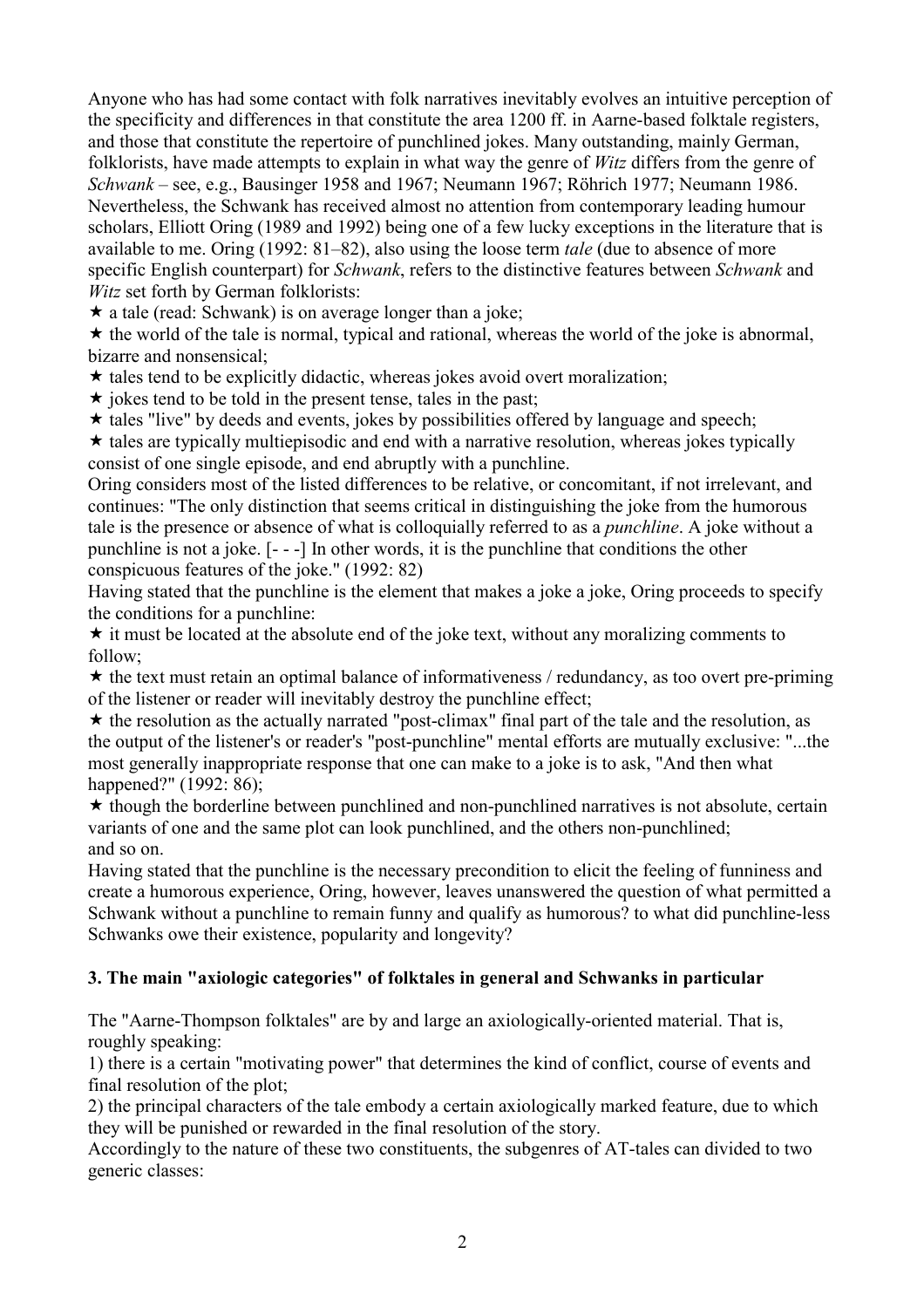1. The class that includes tales of magic and religious tales where the motivating force is of a supernatural kind (supernatural beings and objects occur, supernatural events happen, etc.), and 'good' means some moral virtue (kindness, compassion, mercy, hospitality, etc.), thanks to which the character earns supernatural advisers and helpers and enjoys victory in the end. 2. The class that includes the "fable-like" bulk of animal tales, most subcategories of romantic or realistic tales (Novelle), practically all tales of the stupid ogre, and the main subcategories of Schwanks. Here the course of events and the final result of the tale is caused by (human or nonhuman) natural factors and reasons, as well as zoo- and demonomorphic characters being understood allegorically. The axiological distinctor is of intellectual type, the 'good' meaning reason, cleverness, wit, craftiness, skill to successfully lie and deceive, etc., and the 'bad' stupidity, dumbness, dullness, simple-mindedness, etc.<sup>3</sup>

The total number of Schwank types in Uther's register is ca 990. If one also considers the high percentage of deception plots in animal tales and tales of the stupid ogre, we can override and deconstruct some of Aarne's character-based subcategories of Schwanks, thus obtaining the following four generic categories, two of them productive and the other two not. The approximate structure of their frequency turned out to be the following:

- 1) tales about clever acts, deception, skilled theft, witty repartees etc. ca 400 (40%);
- 2) tales about numskulls and another fools and stupid acts ca 270 (27%);
- 3) those Thompson calls *Tales of Lying* and Uther calls *Tall Tales ca* 90 (9%);
- 4) tales of lucky accidents ca 30  $(3\%)$ .

The four kinds of Schwanks thus constitute about 4/5 of the plots in Uther's register.

## 4. Schwanks about clever acts and deception

Lying, cheating, deception, cunning etc. are universal forms of human communicative behaviour.<sup>4</sup> They are among the most fundamental thematic props of any oral or written products of human verbal culture. In Schwanks the scope of manifestations of cleverness, craftiness, deceit etc. is also very diverse.<sup>5</sup> The motives for clever acts  $\sim$  the outputs of these acts can represent all four axiological variants of "optative strategies": they can

1) result in receiving some hitherto lacking benefit;

2) eliminate some previously existing bad thing;

3) avoid some hitherto absent but possible bad;

4) retain some existing but vulnerable benefit.

The causes of the chain of events and the number of moves and twists in the plot can also be quite varied. The initial motif usually arises from someone's action, course of behaviour, character trait, etc. that the antagonist experiences as bad and has to fight against:

 $\star$  ongoing adultery must be hidden, and supposed adultery discovered and punished (see several plots in the intervals ATU 1355–1362, 1380; 1419–1423);

 $\star$  laziness, hidden theft or gluttony of the wife must be discovered and cured (e.g. ATU 1370B<sup>\*</sup>; 1373; 1373A);

 $\star$  eventually dangerous statements by a talkative wife must be discredited, or her unwanted curiosity discovered (ATU 1381 and its subtypes; 1416);

 $\star$  the husband who thinks his wife's life is easier than his own must be re-educated (ATU 1408);

 $\star$  the advances of an unpleasant man (a lecherous clergyman or other) must be thwarted and/or punished (ATU 1440–1441B\*; 1725; 1730);

 $\star$  physical, psychological or moral vices of a potential bride must be hidden by herself and her family / discovered by the suitor through various tests and proofs (many plots in the interval ATU) 1450–1470);

 $\star$  grotesque attempts by old maids to get married must be satirized (most plots in the interval ATU) 1475–1488);

 $\star$  just verdicts must be "reckoned" and unjust ones avoided or annulled (ATU 1534 and subtypes);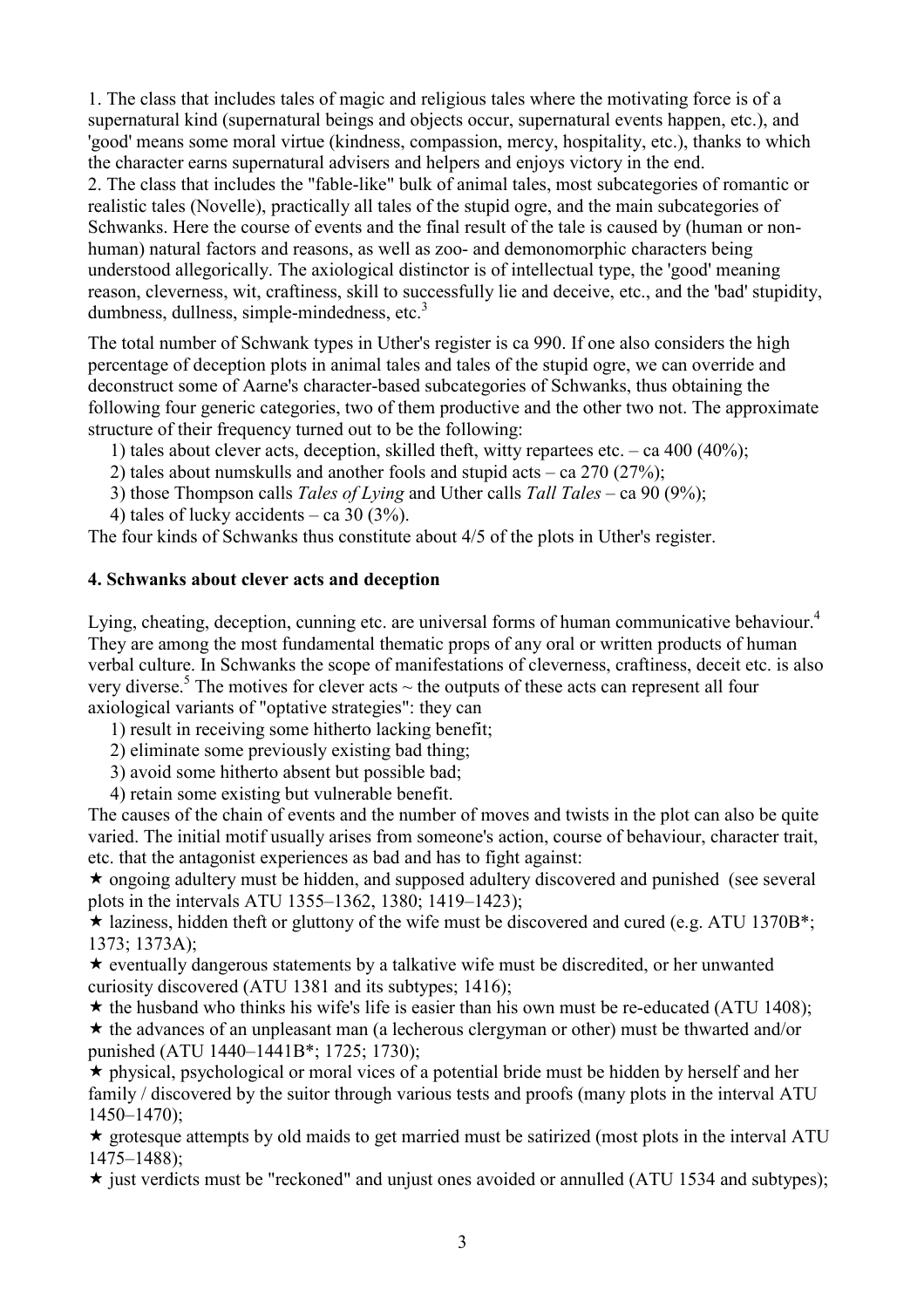$\star$  the servant  $\sim$  farmhand must have an unjust master (who is stingy with food, burdens him with too much work, has unusual habits)  $\sim$  the farmer granted better conditions as a result of various demonstrative tricks played against him or ironic statements by the farmhand (several plots in the interval ATU 1560–1572; 1575\*);

 $\star$  a parson who is avaricious and seeks bribes must be tamed, verbally parried or ridiculed (several plots in the interval ATU 1734\*–1741\*), etc.

Alongside tales with such realistically motivated counterstrokes, the Schwank registers have a number of plots in which clever acts are ascribed to Eulenspiegel-like "professional" swindlers (tricksters, thieves, etc.), and the conflict is initiated by them – either on a bet or agreement, or simply out of a lust for gambling:

 $\star$  the core of the cycle of swindler tales is the huge supertype *The Master Thief* (ATU 1525), which has numerous subtypes, with large international notoriety and abundant literary sources, followed by a number of other classical swindler tales, such as Holding down the Hat (ATU 1528),

Cleverness and Gullibility (ATU 1539), The Student from Paradise (Paris) (ATU 1540), etc.;  $\star$  the daughters  $\sim$  wife of a rich man (king  $\sim$  master  $\sim$  clergyman) are seduced using various tricks and pretences (a number of obscene plots in the interval ATU 1542\*1547\*; 1563; 1731);  $\star$  blind men are duped into fighting (ATU 1577);

 $\star$  various tricks are played to refuse from returning a debt or some borrowed item (types in the interval ATU 1591–1594);

 $\star$  ATU 1635<sup>\*</sup>, *Eulenspiegel's tricks*, is provided for miscellaneous diverse local jokelore about Eulenspiegel;

 $\star$  the parson is duped and ridiculed in various ways, often by the sexton or confirmand boys: taken in a sack "to Heaven" (ATU 1737, 1740); they promise to teach his hen or donkey to speak, or to educate his dog (ATU 1750 and subtypes); he is tricked into humiliating situations, enraged or provoked to say something unsuitable during the sermon (ATU 1775, 1785B–1786, 1825C).

#### 5. Schwanks about numskulls and other fools

Deception tales inevitably include a pair of main characters – the deceiver and the deceived, that is the clever winner and the stupid loser. Deception tales are not, however, automatically tales about stupidity. The victim of the clever character needs not be outrageously stupid, but just stupid enough to be outplayed, his/her "relative" stupidity needs a helper to become evident. He/she is actually punished for other vices – for being cruel, stingy, lazy, lecherous etc, but very often just for being a representative of a hated higher class, i.e. beings from outside the zone of validity of natural moral rules.

In real Schwanks of stupidity there is no clever "litmus paper", i.e. stupidity reveals itself spontaneously, on two obviously different levels of intensity, as noticed also e.g. in Jason (1972: 9, 25–26) and elsewhere.

The examples of a "classical", extreme level of stupidity are gathered by Aarne and his successors in the special first subchapter of Schwanks, which Aarne has termed Schildbürgerschwänke, Thompson Numskull Stories and Uther Stories about a Fool.<sup>6</sup> As is also largely noted in the literature, the terms denoting numskulls have often been derived from toponyms of a surprisingly "too local" sub-ethnic level, like Abderites in Old Greek, Gothamites in English, Schildbürger in German, пошехонцы in Russian, hölmöläiset in Finnish etc.

 Jason (1972: 9–10) writes: "The actions of the numskulls can be divided into two groups: (a) actions which imply lack of knowledge in basic attributes of objects and in basic technology, and (b) actions which reveal that the performer lacks the ability of application of non-deductive rules of inference." And indeed: numskulls do not know even the most elementary laws of nature, usual everyday commodities, how to do their jobs, the basic rules of human communication, and goals of human activity. They sow salt (ATU 1200), harvest using guns (ATU 1202), milk hens (ATU 2004\*\*), take cows to the roof to graze (ATU 1210), try to hatch chickens from eggs (ATU 1218), saw off branches they are sitting on (ATU 1240), try to stretch beams (ATU 1244), carry sunlight in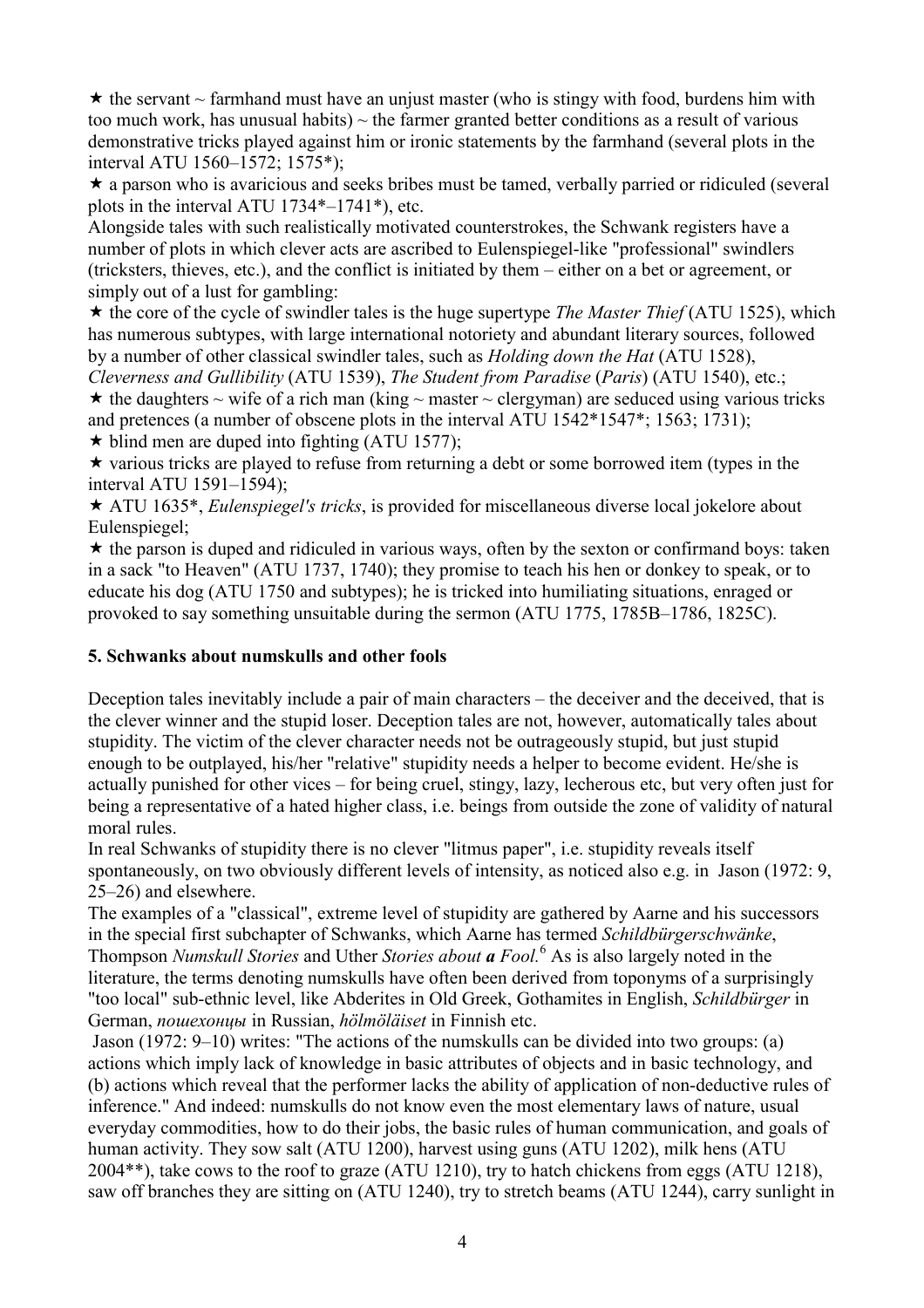sacks into windowless houses (ATU 1245), boil porridge in ice holes (ATU 1260), learn to swim on dry ground (ATU 1293\*), and do not know what dungbeetles (ATU 1316), watches (ATU 1319A\*), the moon (ATU 1334), sausages (ATU 133A) are, etc. etc. These and other absurdities originate from a lot of different (often ancient) Western and Eastern sources, and many of them have long ago become proverbial.

The "more normal" occurrences of stupidity are divided between the various categories and subcategories of Schwanks: the stupid woman fertilizes cabbages with meat (ATU 1386); the farmer and his wife decide to send their favourite ox or another domestic animal to school (ATU 1675, often formulated as a tale of deception); the Gypsy  $\sim$  farmer  $\sim$  ... tries to teach his horse to live without eating (ATU 1682); the Eulenspiegel-Schwank "What Should I Have Said (Done)?" (ATU 1696) with an enjoyable chain structure where the stupid son or daughter mechanically applies instructions and corrections received after his previous misadventures to the next, unsuitable case, and thus runs into a domino cycle.

## 6. "Tall tales"

Uther was right to rename the closing chapter of Schwanks from Tales of Lying to Tall Tales, because this kind of tales truly does not have anything in common with lying as a form of deception (though it does also frequently occur as a form of deception). The "tall tales" have more in common with numskull tales, both of them being by and large collections of absurdities. Oral and literary traditions have worked out a great number of prodigies of nonsensical, sometimes oxymoronical, motifs – non-existent things, impossible actions, hyper-hyperboles etc, that can circulate in various kinds of narratives, but also as autonomous proverbs or other "fixed expressions", occur in riddles etc.

 $\star$  the root of a stone; bird's milk; a twig of water; a pig's horns; crab's wool; milking a billy-goat; shoeing a flea; castrating a frog; rope made of sand or husk; ax soup; bailing water with a sieve; sowing salt; butter mountains and milk rivers; crossing an abyss in two leaps, etc. etc.<sup>7</sup> "Tall tales" also seem to have some salient typological and etymological foci.

Firstly, "tall tales" are sometimes structured as two-layered frame stories where the lying narrative is embedded in a plot of deception: the lying contest is going on, and the listener is forbidden to interrupt the narration with objections "You are lying!" or the like (see especially ATU 1920 and its subtypes). On the basic "lying" level, though, there is no normally structured plot with the conventional components exposition, disposition, climax and resolution, but just a "Brownian motion" between logically unrelated events and elements, or a fuzzy chain of hyperbolic images, an array of negated affirmations and affirmed negations, etc.

The second cluster consists of Münchhausen tales (ATU 1889 and subtypes A–L), followed by other similar hunter tales.

The Münchhausen cycle intersects with plots that describe various kinds of wonderlands: for instance Submarine World (ATU 1889H); as well as Schlaraffenland (ATU 1930) and Topsy Turvy Land (ATU 1935).

One of the most impressive and miraculous things in the corpus of ATU-humour is, to my mind, the cycle of big things (ATU 1960 with a multitude of subtypes; 1961) near the absolute end of the chapter of Schwanks in folktale registers. What makes these jokes particularly enjoyable is the incontinent play with the dimensions of the world, embedding them into each other, making constant abrupt leaps from the lilliput scale to the scale of giants, and so on. Here are two summaries of fragments from some Estonian texts:

#### [ATU 1960A: The Great Ox]

There is a great ox on which three brothers are seated – one on the horns, the second on its back, and the third on its hind end. They take the ox to water – it drinks enormous quantities. A large hawk swoops down and tears off one of the ox's haunches. The brothers fall off the ox for three days. One of them gets a speck in his eye, and it turns out that that was the ox's torn-off haunch. A fox begins to eat the haunch;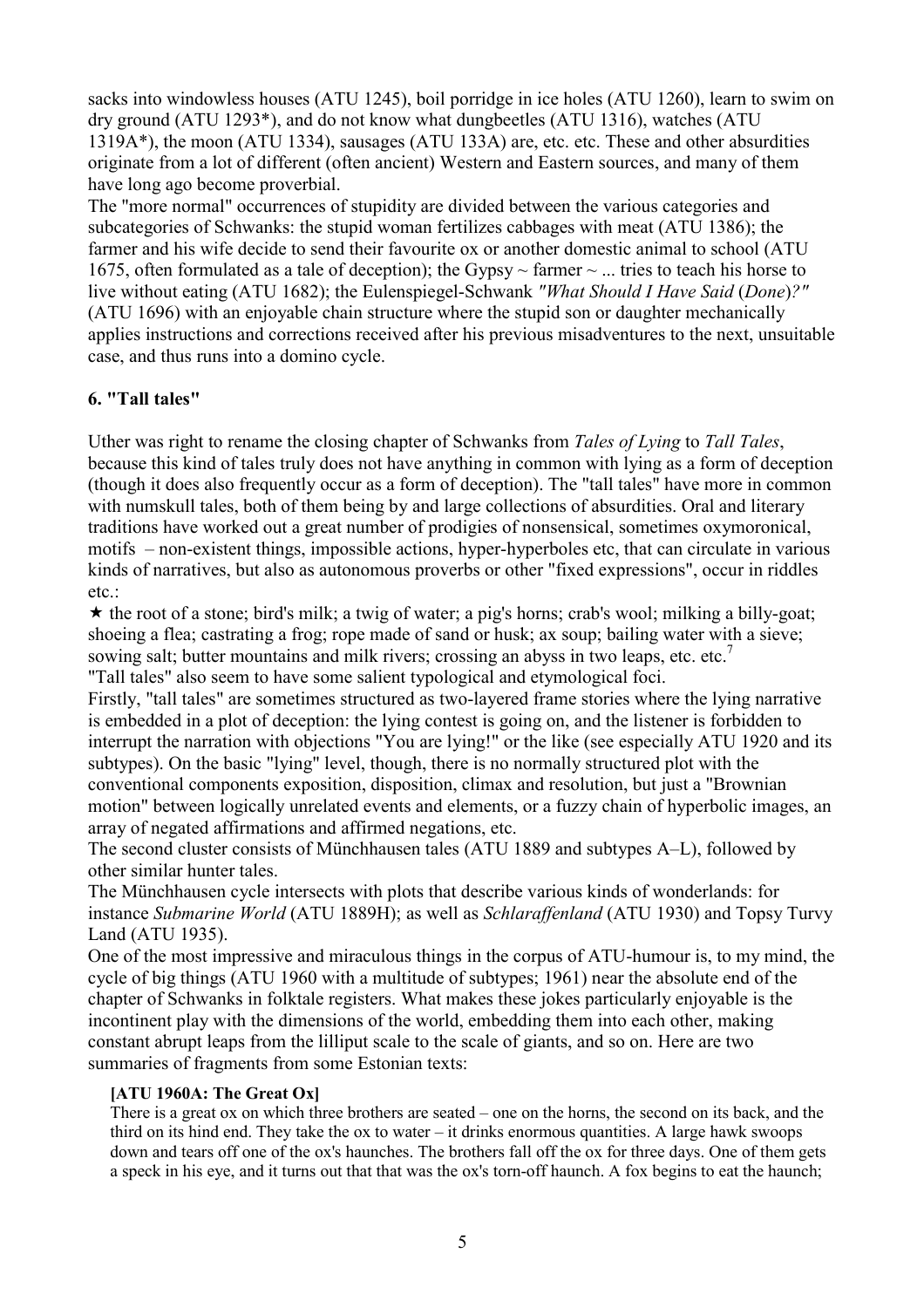the fox is killed, but turns out to be too large to skin. An old woman cuts off half of the skin, adds another hundred skins and makes a child's hat made from it, etc. etc.

#### [ATU 1961: The Big Wedding]

15 litres of malt were set to ferment for wedding beer, and 2 types of beer were made from it: 15 vats of 'virvomm' and 3 vats of strong 'karamomm'. 6 long tables were set end to end for the wedding guests, so that one end reached the door, and a seventh for uninvited wedding guests extended out into the yard. On every table there was room for a whole loaf of bread, and there was even room at the corners. For the wedding meal, two six-week-old hogs were fattened for seven days in a row. After the wedding, all that was left of them was four legs and two sides (the master had already set aside the heads for Christmas). The bride had such a dowry that it took two of the strongest muscle-men to lift the chest onto a sledge. The first of these muscle-men was famous because his brother had once held the tail of a seven-day-old pig-bull on ice that was still around on Midsummer's Day. The other was even stronger: he had held a three-day old boar rooster and not let go until the 'boar rooster' itself pulled its tail free.

#### 7. Lucky accidents

This is a small and exceptional group (3% of the sum total) of Schwanks that Aarne seems to have founded, so to say, for logical reasons: whereas the deception Schwanks are tales about deserved success (and failure), and the Schwanks of stupidity are tales about deserved failure, the Schwanks about lucky accidents are tales about undeserved success. The group consists of some tales about pseudo-warriors, -physicians and -scholars (ATU 1940–1941 and the subtypes therein), some tales about lucky treasure finds (ATU 1643–1646), about riches obtained by selling unknown animals or products (ATU 1651 and subtypes), about accidentally frightened robbers (ATU 1653–1654), etc. Accidentality does not, in general, belong to the motivating powers of Schwanks, as its proper home is in realistic or romantic tales. Hence two interrelated questions arise:

1) are there also Schwanks about unlucky accidents?

2) are there Schwanks about undeserved mishaps and failures?

Even a superficial glance at Uther's register shows that the scale of social specification of as if undeservedly lucky personages tends to correspond to the scale of the winners in deception tales, or in other words, lucky accidents very rarely befall the representatives of socially higher classes, the usual losers in the tales of deception. Take, for example, the following Uther's synopsis of type ATU 1838:

The Hog in Church. A sexton accidentally locks a hog in the church. He hears a noise and alerts the clergyman, who puts on his vestments, takes the Bible, and asks the sexton to open the church door. The hog runs between the clergyman's legs and hurries away with him riding on his back. The clergyman thinks he is being taken away by the devil.

Hardly any imaginable "ordinary audience" could take this accidental mishap as undeserved and follow the grotesque show without malicious delight. This takes us directly to the next problem.

#### 8. Targets without sources

In contemporary cognitive psychology and linguistics, as in the terminology of many other branches of scientific knowledge, the word "target" is almost automatically paired and associated with the word "source". Theories based on punchlined jokes (be they ethnic, linguistic or other) can confine themselves to identifying only one kind of joke characters – the target  $\sim$  butt  $\sim$  object, etc. In the works of different writers the meaning (read: axiological marking) of this term tacitly fluctuates from overtly "laughable at" (mockable, criticizable) persons to persons met with total cynical indifference in black humour to persons saying funny witticisms that are not addressed directly against somebody "on the same scene". More often, however, such witticisms do function as repartees parrying the antagonist's previous move. Take, for example, the notorious Freudian favourite: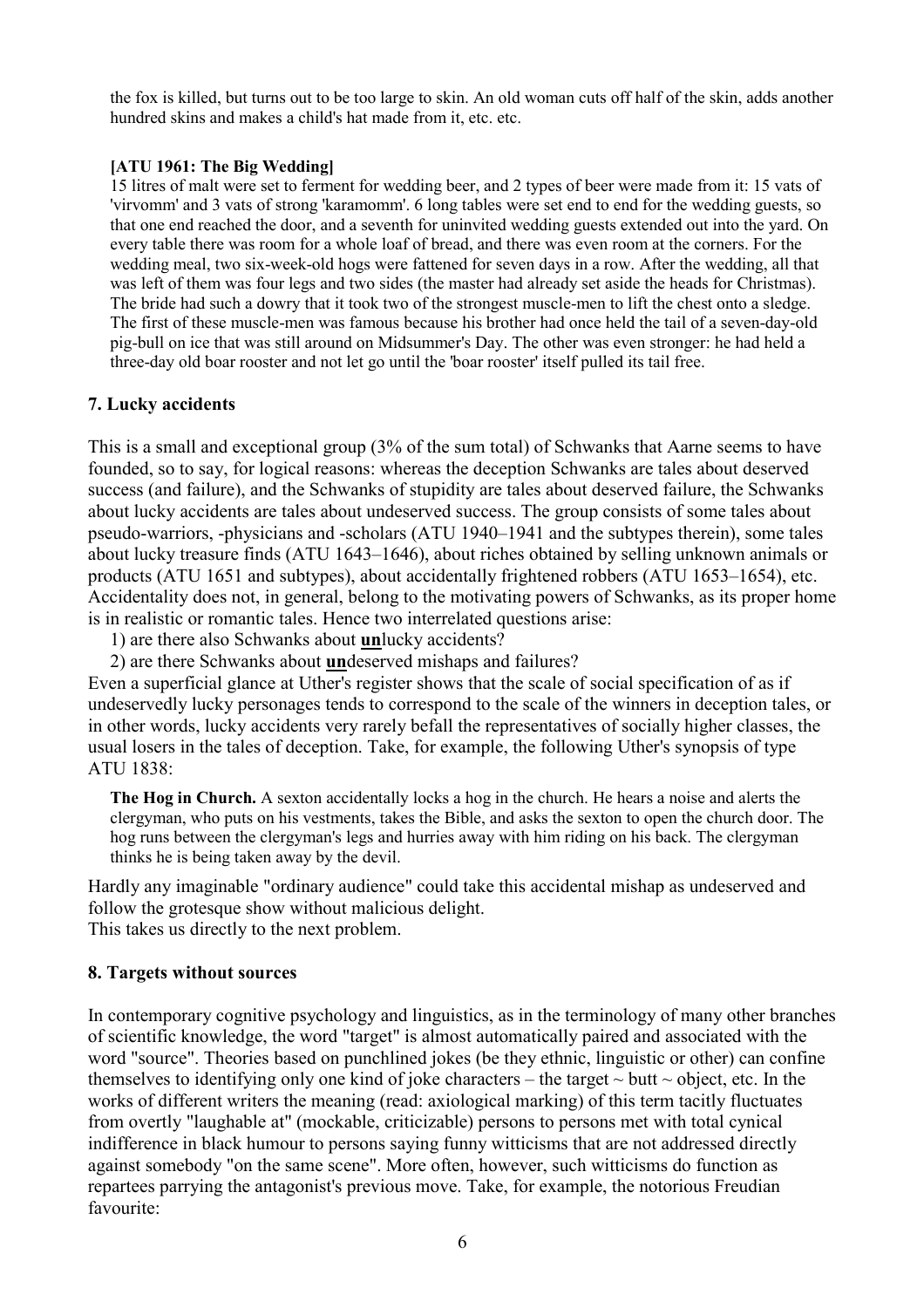A wife is like an umbrella. Sooner or later one takes a cab.

 (Quoted from Attardo et al. 2002: 13; for an analysis of the joke in a postmodern feministic spirit see Rose (1989); for an analysis in the system-theoretical spirit "suited to creative processing in general", see Veale (2006))

This one-liner definitely has no narrative structure (and thus also no dramatis personae), but it is certainly a punchlined item in which the seemingly cryptic simile in the setup is followed by a sexually loaded resolution. But who or what can be assigned the role of the "target" here? The female gender as such in general? I was unable to ascertain the author of the witticism, but suppose that some anonymous jester Mr. X has, in the course of discussing topics of adultery in some male company, just a moment ago invented this aphoristic unit and imparts it to his fellowmen – could he then be qualified as a "source" of the joke? Could any known author automatically be qualified as a source? Or any narrator of jokes, in the case of "canned" folkloric material?

Emperor Charles the Bald: What separates an Irishman from a fool?

Irish philosopher John Scotus: Just this table.

(Quoted from Veale et al. 2006: 318; see therein also about the structure of so-called trumping humour in general)

In this case we have a pair of characters opposed to each other, a configuration that is also very customary for the non-punchlined tales of deception with characters of human, animal, or devilish origin. Charles the Bald is evidently the target of the verbal punch he gets from John Scotus. But how should one describe the role left for Scotus himself? Our intuitive knowledge of "joke grammar" would suggest to us that the punchline is usually said by the target  $\sim$  butt  $\sim$  object of the joke, but that is not the case. How should one describe the role of the clever winner in whichever non-punchlined tale of deception? Are they "sources" of humour, or if not, then what are they?

As Christie Davies claims, most joke-telling nations or ethnoses tend, as a rule, to have two opposite types of ethnic butts – the "stupid" and the "canny". For someone accustomed to the simple dualistic "black-and-white" axiology governing the "Aarne-Thompson" narratives, the status of the "canny" butts can feel in a sense weird and asymmetrical:

1) the portraits of stupid ethnic figures tend to be supported by several other also negative traits (filthiness, laziness, broken or dialectal language), whereas canniness (craftiness) is typically complemented (or rather, as if counterbalanced) by one single feature – stinginess;

2) in Davies's "Who laughs at whom" tables (e.g. 1982: 385; 1990: 11–12; 1998: 2–3; 2002: 9), the lists of stupid ethnic groups display a variegated multitude from country to country, whereas the slots reserved for canny-stingy groups are filled prevalently by Jews and Scots.

Davies himself (1990: 15) has commented upon this apparent internal contradiction of canny-stingy personages, writing:

In the world of jokes the opposite of stupid is canny, rather than clever. The canny person has to have cleverness, but canniness also requires a crafty, calculating, thrifty, measuring disposition. Canniness implies cleverness and rationality, but it is a shrewd cleverness, and a calculating rationality applied in the pursuit of personal advantage

 $[- - -]$ 

The comically canny hero of ethnic jokes is represented as "too clever," "too clever by half," "too clever for his own good—or anyone else's, come to that."

Christie Davies asserts that ethnic jokes are not direct expressions of ethnic, national hostility, but always hide deeper social and economical causes motivating the choice of ethnic labels the joke characters are marked with. Thus the phenomen of axiologically ambivalent characters is not restricted to ethnic jokes alone. Something analogous appears to hold true for several (at least "technically") punchlined jokes whose occurrence in folktale registers is scanty, but not nonexistent. First of all, it holds for "axiologic portrayals" of parsons and other clergymen in Schwanks. It is common knowledge that clergymen in Schwanks are far not completely negative (deceivable, dupable, mockable) heroes, but have developed conspicuous features of folkloric jesters  $\sim$  tricksters  $\sim$  "wise fools". They often poke fun at their professional duties and religious rituals; they are greedy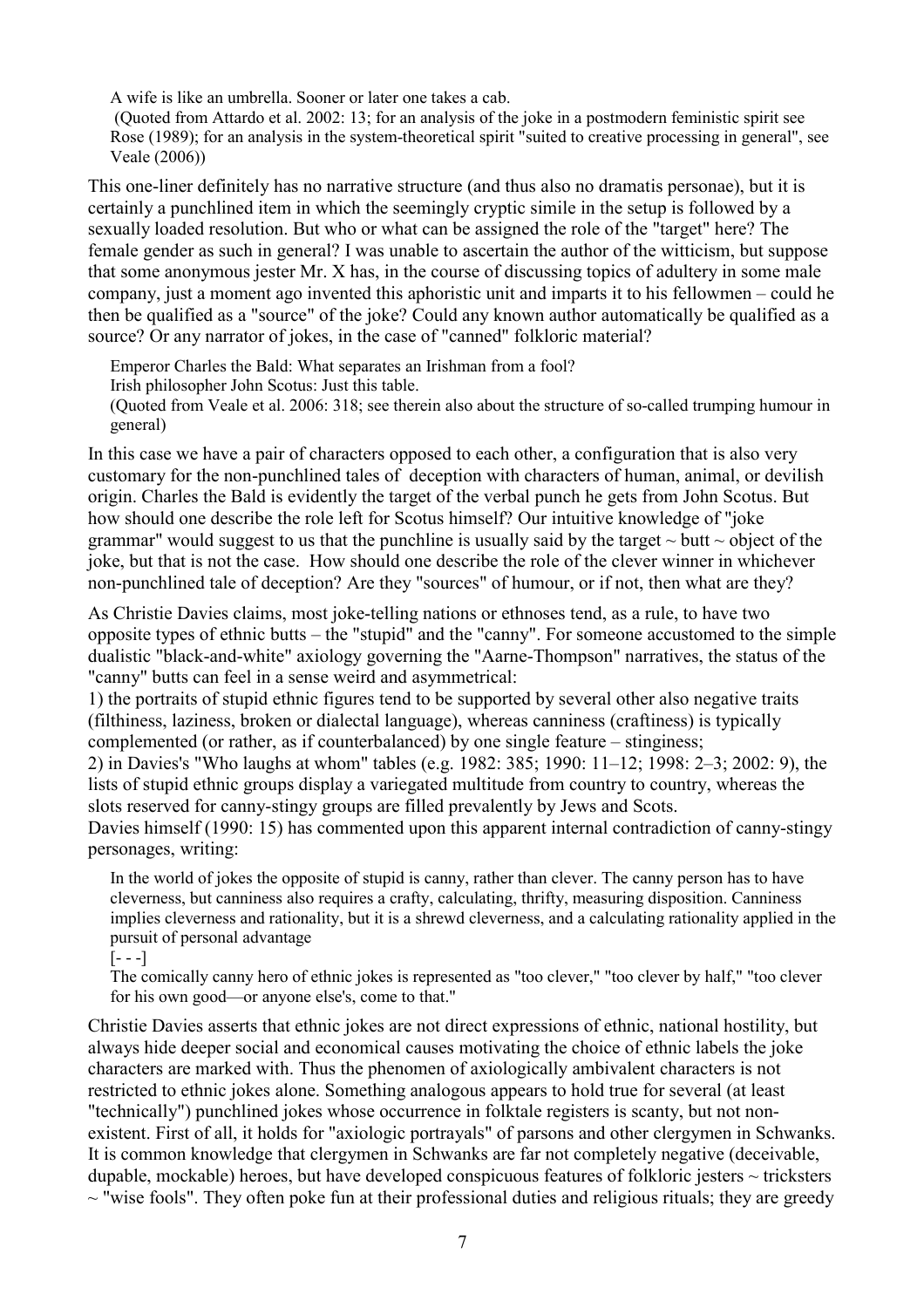and stingy and therefore have to justify their wishes and refusals; they are lazy drunkards, philanderers and cardplayers, for which reason they get into embarrassing situations and must invent verbal devices to explain their vices and find ways out of embarrassment. From the viewpoint of "canniness", funniness, humorousness, wit etc., the "psychological outputs" of these defensive measures vary on a very great scale – from classical witticisms to foolish, but funny cases to clumsy and/or injust ones. Many examples of this kind of behaviour can be found in the interval ATU 1800–1849.

This would perhaps be a suitable point to introduce the theme of Hodja Nasreddin.

#### 9. The comical amplitudes of Hodja Nasreddin

1. The following is perhaps the most widely known story about Nasreddin with a classical tripartite structure, and it bears number one in Wesselski's (1911 I: 5) classical collection. Here Nasreddin acts as a perfect deceiver. True, the story has a punchlined conclusion that is exceptional for Schwanks of deception: it is interesting to know how the congregation reacted to Nasreddin's third proposal:

[ATU 1826] The story goes, one of the stories of a hundred, that Cogia Nasr Eddin Efendi one day ascending into the pulpit to preach, said, 'O believers, do ye not know what I am going to say to you?' The congregation answered, 'Dear Cogia Efendi, we do not know.' Then said the Cogia, 'What shall I say to you until you do know?' One day the Cogia ascending again into the pulpit, said, 'O Mussulmen, do ye not know what I am going to say to you?' 'We do know,' they replied. Then said the Cogia, 'Some of ye do know already, what should I have to say to you?' Then descending from the chair he went out. The assembly separated quite astonished, and, when they were out, continued to say, 'Which are those of us who know? Which are those who do not know?' The Cogia one day again mounting the chair in the same manner, said, 'O brothers, when I said to ye, "Do you know what I shall say?" there were some who said, "We know," others said, "We do not." It were now well that those among ye who knew what the Cogia said should teach those that did not.' (Borrow (transl.) 1884: 253)

2. In the second example Nasreddin seems to behave like an optimal "wise fool", like a clergyman waxing ironic about his professional religious matters, which he is expected to take dead seriously:

[ATU 1832N\*] One day they said to the Cogia, 'Pray what may be your horoscope?' Said the Cogia, 'I was born under the sign of the He-goat.' 'O Cogia,' said they, 'there is no such sign as the He-goat.' Said the Cogia, 'When I was a child my mother had my horoscope taken, and at that time the Kid was in the ascension.' 'O Cogia,' said they, 'that's all right; but a kid is one thing and a he-goat is another.' Said the Cogia, 'O you simpletons! Forty or fifty years have passed since then. Must not the kid have become an old goat?' (Borrow (transl.) 1884: 295)

#### 3. Our third example deserves special attention.

There is a widely known contemporary joke about a drunkard looking for his keys which occurs in printed and internet sources in many languages and is frequently told or referred to in scholarly and scientific contexts as a paragon of wrong reasoning, wrong (or creative) methodology, or the like. For example:

A drunk man lost his keys one night, and was observed to be peering at the ground under a street lamp to find them. When asked why he was looking for them there, when he had lost them in the dark bushes some distance away, the drunkard replied, "I know, but it's easier to look for them here." This anecdote was told to me in 1983 by Carol Prutting in order to illustrate that because some clinical issues are difficult to tackle, the clinician may be dissuaded from seeking relevant routes of understanding a problem and choose instead a standard and well-worn approach to the problem – easy but not necessarily effective. Such, Protting maintained was the resistance of many clinicians to adopting the paradigm of clinical pragmatics – an observation I believe is as true today as it was then. (Penn 2000: 107)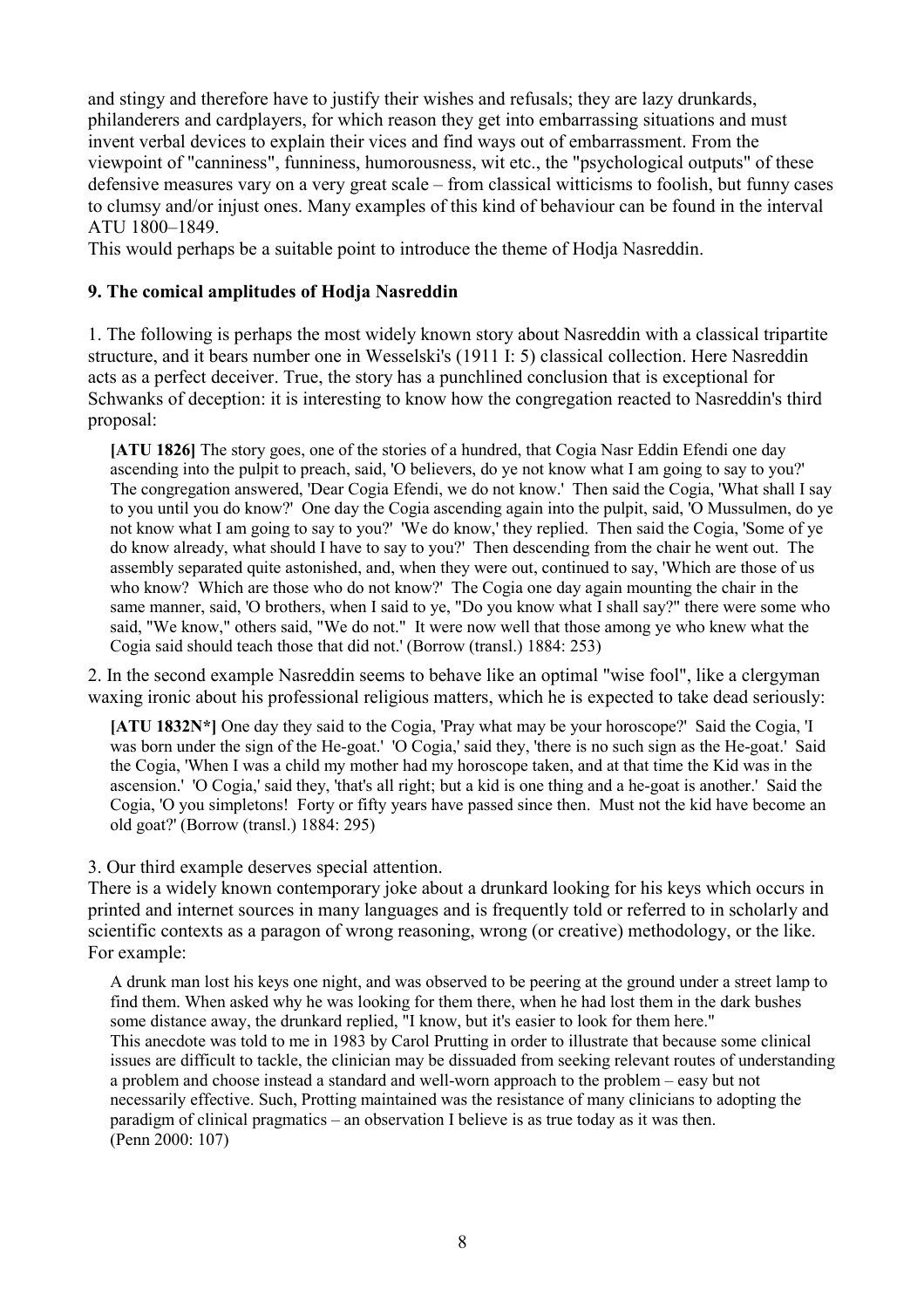Not long after he [W. James] wrote those words, most of psychology set off in quite a different direction, forcefully rejecting introspection altogether as a method of observation, and putting all its money on overt behavior. That limitation still constrains much work on the nature of the mind, and introspection still fails to be taken very seriously. Much research on the mind thus follows the pattern of the drunk who lost his keys in a dark corner, but was looking for them by a lamppost because the light was better there. The potential for understanding the mind has thus been limited to searches under the bright light of overt behavior.

(Chafe 1998: 95–96)

This plot undoubtedly meets all conditions set for punchlined jokes in the GTVH:

it is manifested linguistically (LA); it represents a certain "genre", the actually narrated joke or the didactical reference to it (NS); it has the drunkard, one of the favourite joke personages, as the target character (TA); it has the situation (SI) where the drunkard's interlocutor with his surprised question provokes a punchlining reply; it reveals a sharp incongruity between the necessary (right place) and complementary conditions (sufficient degree of illumination), or between the rational optimum in applying utilitarian vs. hedonistic motives of behaviour and acting in general (SO); and it has them in the reversed order of importance (LM).

The thing is, however, that this joke item is probably quite old, since it also belongs to the joke plots that are largely connected with Hodja Nasressin's name. I found its Nasreddin-bound counterparts in only two academic, commented publications:

Einmal verließ der Hodscha sein Haus und begann auf der Straße etwas zu suchen. Seine Frau sah das und fragte ihn: "Was suchst du, Hodscha?"

Er antwortete: "Ich habe meinen Ring verlohren; jetzt suche ich ihn."

Sie fragte weiter: "Wo hast du ihn denn verloren?"

Der Hodscha antwortete: "Drinnen im Hause habe ich ihn fallen lassen."

"Ja, warum suchst du dann heraußen?"

"Drinnen ists finster und heraußen licht. Wollte nur Gott, daß ich ihn schon wieder gefunden hätte!" (Wesselski 1911 I: 99–100, no. 184 (< Jean Adolphe Decourdemanche, Sottisier de Nasr-Eddin-Hodja, Bruxelles, 1878, Nr. 11); cf. no. 518 in a large collection of Russian translations "Twenty Three Nasreddins" (Kharitonov 1978: 251)

The tale seems to be absent from any versions of folktale registers. I have been unable to obtain a copy of Decourdemanche's book or "I, Hoca, Nasreddin, Never Shall I die. A Thematic Analysis of Hoca Stories" by İlhan Başgöz & Pertev N. Boratav (Bloomington, Indiana, 1998), or eventual direct Eastern sources, and therefore I cannot decide of how ancient or recent origin the story could be. In any case, thanks to its remarkably high didactic "impact factor" this Nasreddin story has retained its relevance until now and (presumably mediated and amplified by popular folk-books by Idris Shah and uncountable others) has reached numerous Internet sites.<sup>8</sup>

The essence of the phenomenon of "wise fools", especially considering its rich and global occurrence in the empirical source materials, seems also to be one of the undeservedly ignored and abandoned topics in contemporary humour theory.

In addition, Nasreddin is not a numskull, nor is he a bearer of pure wisdom, nor even simply one of the most famous figures of "wise fools" in the cultural history of mankind. It has been tirelessly reiterated in the literature that the Nasreddin stories, however mythical their authorship may be, are outstanding examples of Sufi poetry and philosophical wisdom, and thus the deeper, Sufi-spirited levels should never be left out of interpretations of Nasreddin tales. The mode of functioning of the joke about looking for a ring or keys – both in the drunkard's and Nasreddin's version – also seems to corroborate its high cognitive and heuristic value. It has been tirelessly reiterated by Idris Shah and others that the tale (often qualified as a fable) suggests one not look for the eternal in the temporal and earthly; that the (dark) house symbolizes the internal (mental, spiritual) world of the human being and the space outside of it represents the environment that surrounds us; thus the key to resolving many difficult problems should be sought inside the dark hideouts of our soul and mind, and not in the outer space; that one must look for the God precisely where one has lost him etc.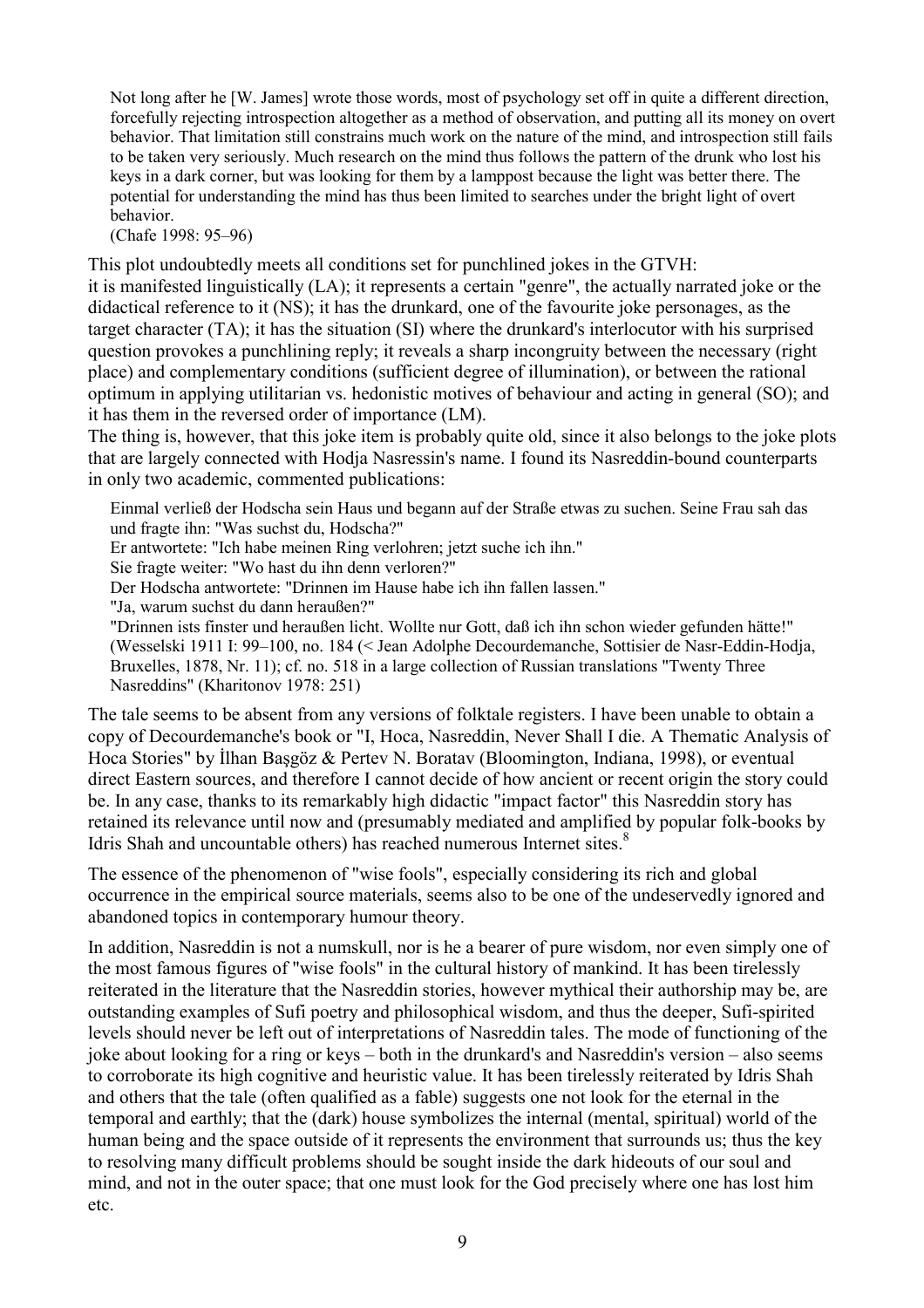## 10. How old is the punchline?

The tale of deception as a narrative composition pattern is evidently quite old. Uther's new register includes a total of 381 different types of animal tales, and at least 100 of them (26,2 %) are asserted to have counterparts in (and usually then also originate from) Aesopic fables. The relative share of plots of old origin (classical or medieval) is also quite high in the comments of Uther's Schwank types. In the classical cultural heritage, William Hansen (2002) has found direct or approximate counterparts to at least 60–65 ATU Schwanks.<sup>9</sup>

One could easily come up with the naïve theory that the birth of the punchline as the "device of jokemaking" should have taken place relatively late; perhaps it was just one of the epiphenomena of the alleged general disappearance of the cultural model of the Great Chain of Being in the last decades of the  $18<sup>th</sup>$  century. Such a supposition could be implied from / supported by several likely weighty empirical circumstances, historical studies and theoretical postulates, for example:

 $\star$  the existing folkloric source materials seem quite clearly to reveal that in the 19<sup>th</sup> century people likely preferred to tell (and collectors to record) non-punchlined Schwanks, but in the  $20<sup>th</sup>$  century, in contrast, mainly punchlined jokes;

 $\star$  many tales of deception are very reminiscent of certain so-called practical jokes that are considered to belong to the ancient, primitive strata of the development of humour, for example, in Rapp (1951);

 $\star$  the punchlined joke cannot be retold to the same listener twice or more times, but the nonpunchlined Schwank can;

 $\star$  as asserted by the above-mentioned German folklore classics, practically all contemporary punchlined jokelore seem to descend etymologically from the older "Schwanklore", and the general developmental trend of folk humour seems to have moved regularly towards the punchline-applying mode of joking;

 $\star$  Paul McGhee (1972; 1979) attempted to correlate the stages of development of humour with the ontogenetic stages of the human personality, observing children as a seedbed to corroborate the discovery that the feeling of cognitive (including humorous) enjoyment and satisfaction can be caused not only by the novelty of the stimulus, but also by the possibility to reduce the novel stimuli to repeatedly experienced and familiar schematic patterns of mind;

 $\star$  everything in the case seemed to correspond to Yuri Lotman's (1964:172-183) influential postulate about the two historical strata of aesthetics – the earlier "aesthetics of sameness" ("эстетика тождества") and the modern "aesthetics of opposition" ("эстетика противопоставления").

Meanwhile, however, looking for eventual help to explain the phenomenon of the polymorphism of Schwank characters and understand the relationships of humour with allegory, wit and paremic wisdom, I had, for the time being, based some of my illusions on the fables, the genre that had so far been practically outside the limits of my expertise. I read through all collections of translations of Aesop's fables available to me, including those by Townsend (1882) and Gasparov (1968) (unfortunately, I have not yet been able to obtain the seminal collection by B. E. Perry). I found them to be an immense "mass of everything" in any possible dimension: a world populated with beings from absolutely all stages of the Great Chain – gods, people, animals, plants, inanimate things and elements of nature, even abstract concepts – speaking, communicating, conflicting and fighting with each other, deceiving each other; the degree of wit and wisdom in them following, politely speaking, Zipf's rule of distribution; the paremic inferences drawn from the stories were to my mind sometimes entirely rational, sometimes entirely cryptic.

I also read and reread a certain number of works on fables and allegory, including Peter Crisp's impressive cognitive linguistical analyses of various allegorical materials (2001; 2005a; 2005b), and obtained extensive new knowledge for the examination of allegory as a kind of figurative speech – but nothing useful for processing allegory as a humorous object. I ascertained, using the Questia, that in the eloquent book on the allegory, "The Literary Mind" by Mark Turner (1996), the word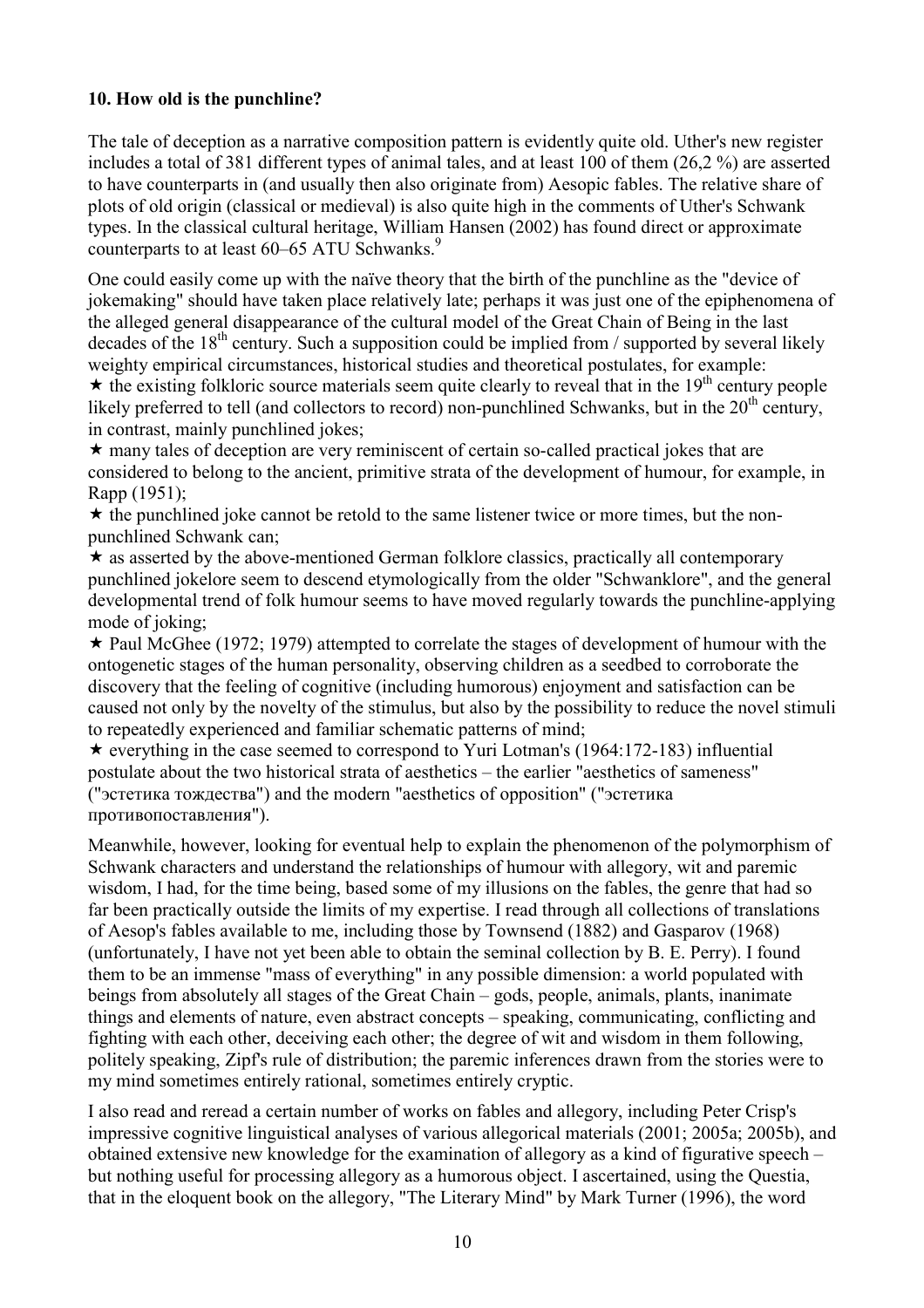"humor" occurred three times, the words "joke" and "funny" two times, and the word "incongruity" zero times.

I read a couple of older analyses of allegory as a trope in fables and elsewhere and about different conceptualizations of allegories in the various historical strata of fables (Wadsworth 1972; Montgomery Jr. 1966; Henderson 1982); studies of the origins of particular single fable plots, or groups of plots, their adventurous journeys throughout centuries and their (sometimes incredibly complicated) intertextual relationships (McKenzie 1904; Dargan 1906; Baum 1919 and 1922); studies of the ways of portraying various animal figures in fables and folkloric bestiaries in general (Dawson 1925; Needler 1991; Irwin 1992; Amer 1997; Uther 2006), etc. etc. These readings substantially enriched my knowledge of historical (particularly animal) metaphors, and gave useful impulses to advance my forthcoming work on proverbs, but the "impact factor" of these for the theory of humour has so far remained close to zero.

I also found in Aesop, however, some items that could to my mind meet the conditions for punchlined jokes, among others the eventual forefather of the Soviet joke about how the KGB helped the Jew dig up his vegetable garden:

#### THE FARMER AND HIS SONS.

A FARMER being on the point of death wished to ensure from his sons the same attention to his farm as he had himself given it. He called them to his bedside, and said, "My sons, there is a great treasure hid in one of my vineyards." The sons after his death took their spades and mattocks, and carefully dug over every portion of their land. They found no treasure, but the vines repaid their labor by an extraordinary and superabundant crop. (Townsend 1882: 82)

The phone rings at KGB headquarters, sometime in the 1960's "Hello?" "Hello, is this KGB?" "Da." "I'm calling to report my neighbor, Hershel Yankovitz is an enemy of the State. He is hiding undeclared diamonds in his firewood." "This will be noted." The next day, the KGB sends their hoodlums to Hershel's tiny house. Out back, in the shed, they violently break every piece of firewood in their search for contraband. They find nothing. Angry and cursing, they leave. Ten minutes later, the phone rings at Herchel's house. "Hello, Hersh, did the KGB show up?" "They just left." "Did they chop up your firewood?" "They certainly did." "Good. Now it's your turn to call. My vegetable patch needs plowing."

http://www.bubbygram.com/zenjewishhumor.htm

I would like to conclude with a couple of very brief comments on my impressions of the texts found in the Philogelos (Laughter-Lover), the allegedly oldest manuscript of old Greek jokes that has survived to our days, a collection of 265 texts supposedly written in the  $10<sup>th</sup>$  century of our era, but based on considerably older sources.

As in the case of Nasreddin jokes and fables, the earlier discussion around the *Philogelos* has mainly touched on the historical and textological aspects of the subject, and not the specificity of its humour. Philogelos displays a number of established ethnic, social and psychotypological butts (including the notorious scholastikos, translated into English as "pedant," "(absent-minded) professor", "egghead" etc., the Kymeans and Abderites, deals with topics of sexual behaviour, drunkards, etc. What is particularly remarkable, however, is that the texts of the Philogelos are just jokes – short items in the form of a dialogue or "reverted wellerism", evidently oriented to punchlined endings, although the punchlines can often feel somewhat strange and cryptic when read in contemporary translation. They have nothing in common with the predominant narrative patterns of the ATU Schwanks of deception. They very frequently involve stupidity, but parallels with the ATU types are few and far between and, as a rule, restricted to cases in which stupidity is demonstrated, but is not punished. I quote some examples from Michael Hendry's Internet anthology "IOCI ANTIQVI: ANCIENT JOKES" (http://www.curculio.org/Ioci/ ):

A professor nearly drowned while swimming; he swore that he would not enter the water again, before first learning how to swim well.

ATU 1293. Philogelos no. 2: http://www.curculio.org/Ioci/january.pdf

Wishing to teach his donkey not to eat, a pedant did not offer him any food. When the donkey died of hunger, he said: "I've had a great loss. Just when he had learned not to eat, he died." ATU 1682. Philogelos no. 9: http://www.curculio.org/Ioci/december.pdf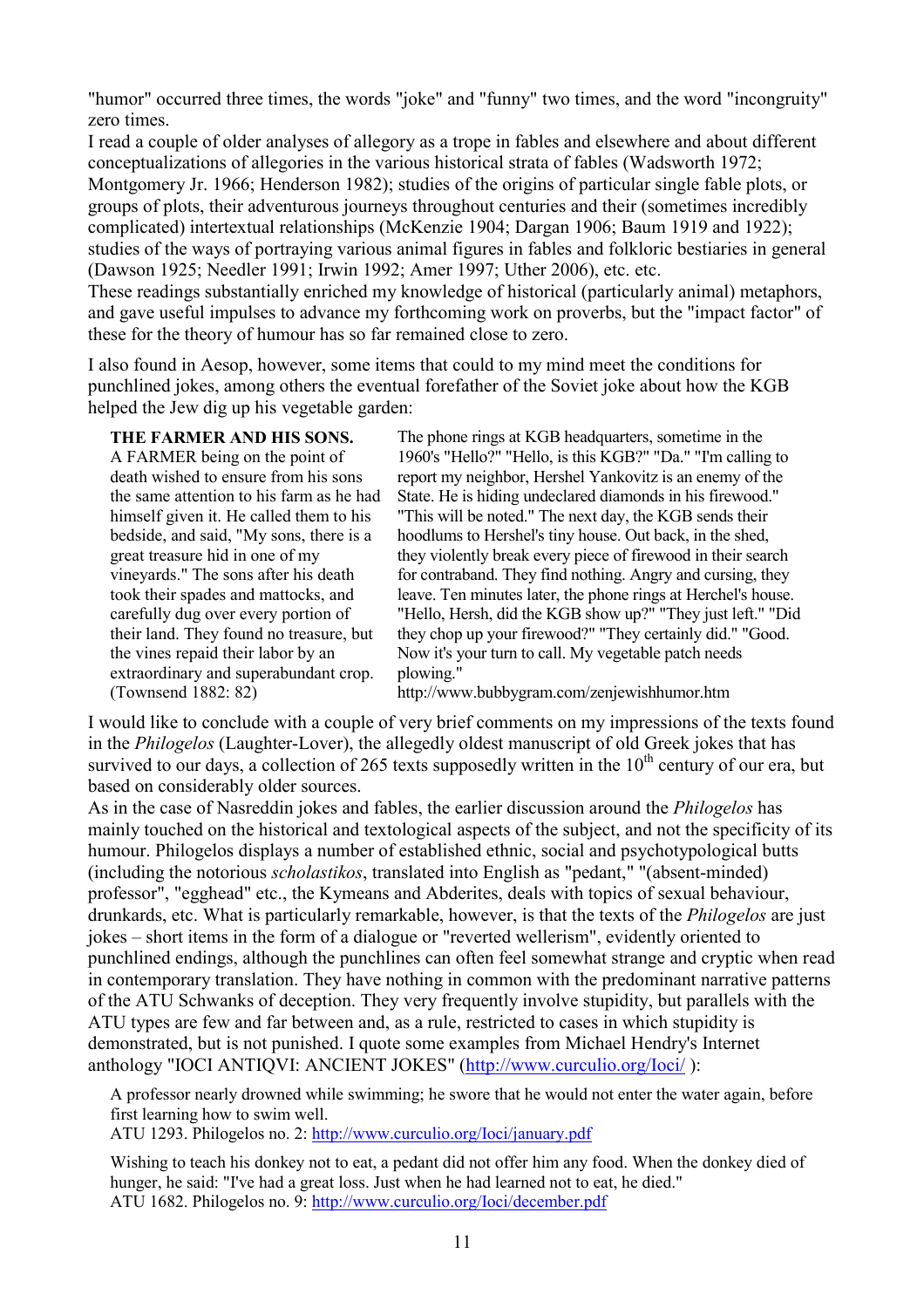A man from Kyme was trying to sell some honey. When someone came and tasted it and said that it was very good, the seller said: "Well, yes: if a mouse hadn't fallen in it, I wouldn't be selling it!" ATU 1578A\*. Philogelos no. 173: http://www.curculio.org/Ioci/november.pdf

I will add a couple more examples without ATU parallels:

An Abderite, seeing a eunuch conversing with a woman, asked him if she was his wife. When he answered that a eunuch could not have a wife, he replied "Then she must be your daughter." Philogelos no. 115: http://www.curculio.org/Ioci/november.pdf

A Kymean doctor, operating on someone who was in terrible pain and crying out, switched to a blunter scalpel.

Philogelos no. 177: http://www.curculio.org/Ioci/november.pdf

Running into a poindexter, a friend said "I congratulate you on the birth of your son." To which he replied "Yes, thanks to all my friends!"

Philogelos no. 98: http://www.curculio.org/Ioci/january.pdf

One thing is certain about my present state of mind: after a diligent rereading of Uther's new folktale register, some corpuses of Nasreddin jokes and Aesop's fables, and reading a choice of texts from the Philogelos, I did not obtain any substantially new insights into the "history of the punchline", but I definitely completely lost my hitherto perception of what the punchline is, and my faith in its strictly bivalent nature.

#### **Notes**

- 1. For a further disccussion of the deficiencies of existing folktale registers, the theoretical and methodological issues involved in compiling of registers and catalogues of folklore, folkloric taxonomy in general, etc., see e.g. Journal on Folklore Research, Vol. 34, No. 3 (1997) in toto; Jason 2000 and 2006; Rafaeva et al. 2006.
- 2. Things become yet more complicated, and the semantic dispersion of terms even wider, if we also take into account the historical meanings of terms in vernacular and literary languages – see e.g. about the semantic histories of German terms *Witz* (Hill 1993) and *Pointe* (Müller 2003).
- 3. Actually, the subgenre of Novelle constitutes a certain heterogeneous and fuzzy "grey zone" between the two main classes, sharing some features with both. The most salient trait linking it with tales of the first class is the regular presence of some decisive "higher power" that is alienated from the protagonist, not supernatural, of course, in this case, but embodied in some other, socially higher character (king, lord, father, husband etc.). For example, wit and cleverness are typically involved in Novelle, but they do not work "on their own" as in Schwanks. Protagonists are subjected to tests of wit and cleverness, which they usually pass, and are in one way or another rewarded by the testers. Further, there are a certain number of plots in Novelle where the testable property is not of an intellectual, but moral nature (see in particular proofs of fidelity and innocence, ATU 880–899).
- 4. For a good general survey of the psychology of lying and deception, see e.g. the monograph by American psychiatrist Charles V. Ford (1996) and references therein. Moreover, lying, cunning and deception are older than the species Homo sapiens and do not presuppose any lingustic faculty – on chimpanzees' amazing skills in so-called Machiavellian behaviour, see e.g. de Waal (1982; 1988) and elsewhere.
- 5. Heda Jason's (1971) attempt at the classification of so-called Swindler tales, performed in the spirit of Proppian structuralism and following the canons of the linguistics of that time is, in my opinion, far not exhaustive.
- 6. The change made by Uther is perhaps somewhat unfounded, because the stupidity of numskulls, as already noticed by Propp (1976: 89), is of clearly collective character.
- 7. On absurdities in animal proverbs and proverbial expressions see e.g. Krikmann (2001). Folkloric absurdities long ago exceeded the limits of purely verbal substance, and also have a long pedigree in the visual arts – for a rich choice of examples see e.g. Jones (1989) and references therein. The problem of metaphors and "fixed expressions" that are petrified  $\sim$  entrenched  $\sim$  have "fallen into language"  $\sim$  are

"dead" etc. arose long ago (although they have so far not been solved) in the theory of figurative speech and phraseology. As far as I know, the theory of humour has not developed any definite attitude towards the analogues of such petrifications with an etymologically recognizable stronger level of incongruity.

8. The problem of metaphors and "fixed expressions" that are petrified  $\sim$  entrenched  $\sim$  have "fallen into language"  $\sim$  are "dead" etc. arose long ago (although they have so far not been solved) in the theory of figurative speech and phraseology. As far as I know, the theory of humour has not developed any definite attitude towards the analogues of such petrifications with an etymologically recognizable stronger level of incongruity.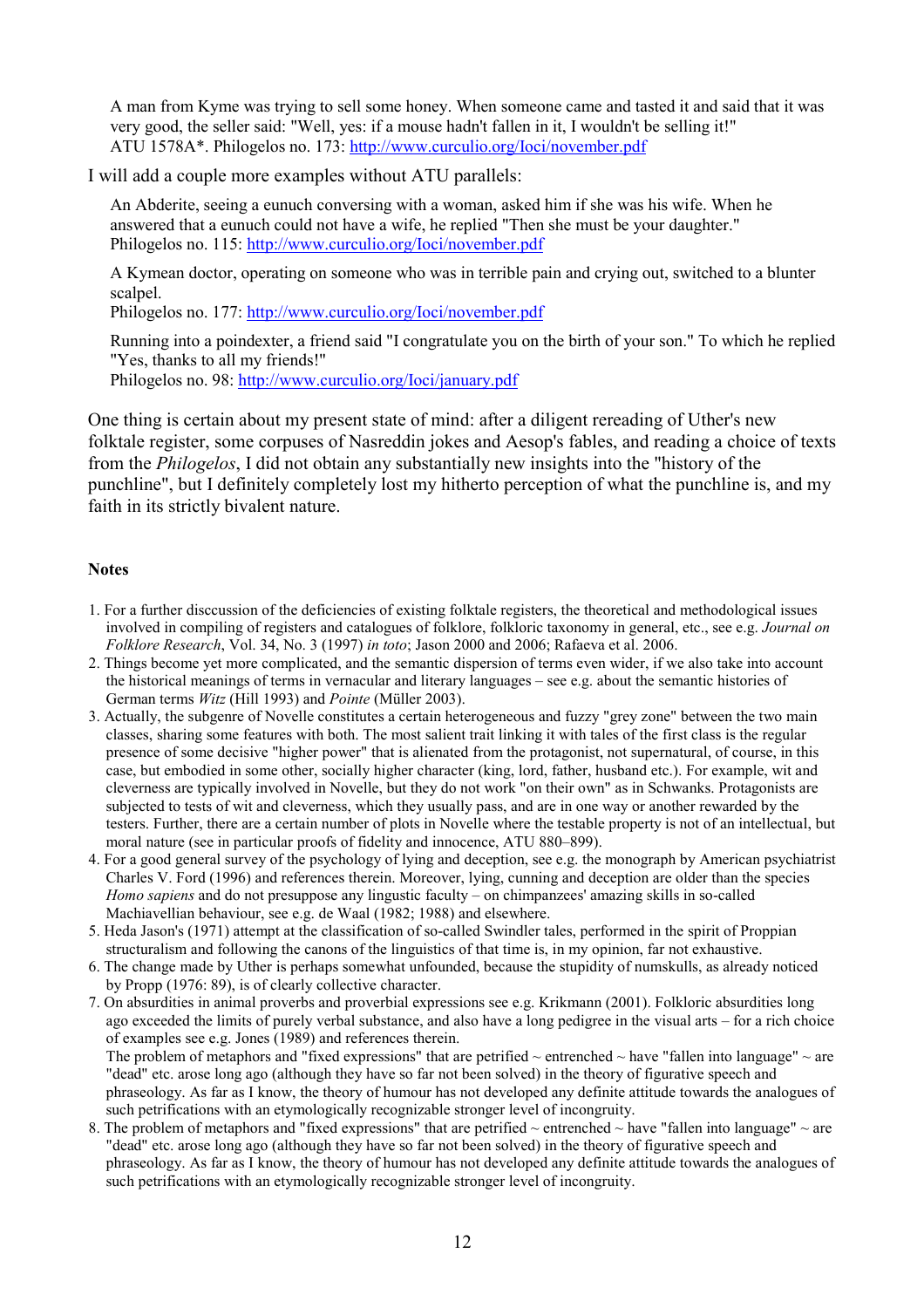9. It is interesting to note that the common element between the ATU plots and the two academic collections of Nasreddin tales that are available to me appears to be quite different. In Uther's register I found a total of 126 references to Wesselski's collection (1911 I–II). In Wesselski's book, however, particularly in volume II, the percentage of materials originating from Southern Europe and other places outside Turkey and other "core areas" of such plots is quite high. In contrast, only ca 3% of the body of the Russian "Twenty Three Nasreddins" (Kharitonov 1978), embracing 1119 texts from 23 different Eastern peoples, matches the ATU plots. Kharitonov mainly used Andreev's register of Russian folktales, therefore the actual common element between the ATU and Nasreddin corpora might be somewhat higher, but definitely not much. On the other hand, ca 550 of them (49%) are indicated to occur in the oral tradition of two or more Eastern peoples. It is difficult to imagine what would happen if someone attempted to merge that huge amount of new international Eastern types into the present body of the ATU. Or rather: nothing would happen, because it is absolutely impossible to realize intentions of this kind without completely demolishing the existing system of categorization.

#### References

Amer, Sahar 1997. A Fox is not Always a Fox! Or How Not to Be a Renart in Marie de France's "Fables". Rocky Mountain Review of Language and Literature, vol. 51-1, pp. 9–20.

Attardo et al. 2002 = Attardo, Salvatore, Christian F. Hempelmann, Sara Di Maio. The linear organization of jokes: analysis of two thousand texts. Humor, vol. 7-1, pp. 27–54.

ATU = Uther, Hans-Jörg. The Types of International Folktales: A Classification and Bibliography. Based on the System of Antti Aarne and Stith Thompson. Part I–III. FF Communications 284–286. Helsinki: Suomalainen Tiedeakatemia, 2004. [References are to type numbers, not pages]

Baum, Paul Franklin 1919. The Fable of Belling the Cat. Modern Language Notes, vol. 34-8, pp. 462–470.

Baum, Paul Franklin 1922. The Mare and the Wolf. Modern Language Notes, vol. 37-6, pp. 350–353.

Bausinger, Hermann 1958. Schwank und Witz. Studium Generale 11, pp. 699–710.

Bausinger, Hermann 1968. Formen der 'Volkspoesie'. Grundlagen der Germanistik vol. 6. Berlin: Erich Schmidt Verlag.

Borrow, George (transl.) 1884. The Turkish Jester; or, The Pleasantries of Cogia Nasr Eddin Effendi. Translated from the Turkish by George Borrow. Ipswich: W. Webber.

The Project Gutenberg eBook:

http://www.gutenberg.org/files/16244/16244-h/16244-h.htm

- Chafe, Wallace 1998. Language and the Flow of Thought. The New Psychology of Language: Cognitive and Functional Approaches To Language Structure. Ed. by Michael Tomasello. Mahwah, NJ: Lawrence Erlbaum Associates, pp. 93–111.
- Crisp, Peter 2001. Allegory: conceptual metaphor in history. Language and Literature, vol. 10-1, pp. 5–19.

Crisp, Peter 2005a. Allegory and symbol – a fundamental opposition? Language and Literature, vol. 14-4, pp. 323–338.

Crisp, Peter 2005b. Allegory, Blending, and Possible Situations. Metaphor and Symbol, vol. 20-2, pp. 115–131.

- Dargan, E. P. 1906. The Critical Study of the History and Sources of the Medieval Fable. Modern Philology, vol. 4-1, pp. 38–65.
- Davies, Christie 1982. Ethnic jokes, moral values and social boundaries. The British Journal of Sociology, vol. 33-3, pp. 383–403.
- Davies, Christie 1990. Ethnic Humor Around the World: A Comparative Analysis. Bloomington-Indianapolis: Indiana University Press.
- Davies, Christie 1998. Jokes and their Relations to Society. Berlin–New York: Mouton de Gruyter.
- Davies, Christie 2002. The Mirth of Nations. New Brunswick–London: Transaction Publishers.
- Dawson Warren R. 1925. The Mouse in Fable and Folklore. Folklore, vol. 36-3, pp. 227–248.
- De Waal, Frans 1982. Chimpanzee Politics: Power and Sex among Apes. London: Jonathan Cape.

De Waal, Frans 1988. Chimpanzee politics. Machiavellian Intelligence: Social Expertise and the Evolution of Intellect in Monkeys, Apes and Humans. Ed. by R. Byrne and A. Whiten. Oxford: Clarendon Press, pp. 122–131;

- Dundes, Alan 1997, The Motif-Index and the Tale-Type Index: A Critique (FORUM). Journal of Folklore Research, vol. 34-3, pp. 195–202.
- Ford, Charles V. 1996. Lies! Lies!! Lies!!! The Psychology of Deceit. Washington, DC-London: American Psychiatric Press, Inc.
- Gasparov M. L. 1968 = Басни Эзопа. Перевод, статья и комментарии Гаспарова М. Л. (Серия "Литературные памятники"). Москва: Наука.

Hansen, William 2002. Ariadne's Thread: A Guide to International Tales Found in Classical Literature. Ithaca– London: Cornell University Press.

Henderson, Arnold Clayton 1982. Medieval Beasts and Modern Cages: The Making of Meaning in Fables and Bestiaries. PMLA, vol. 97-1, pp. 40–49.